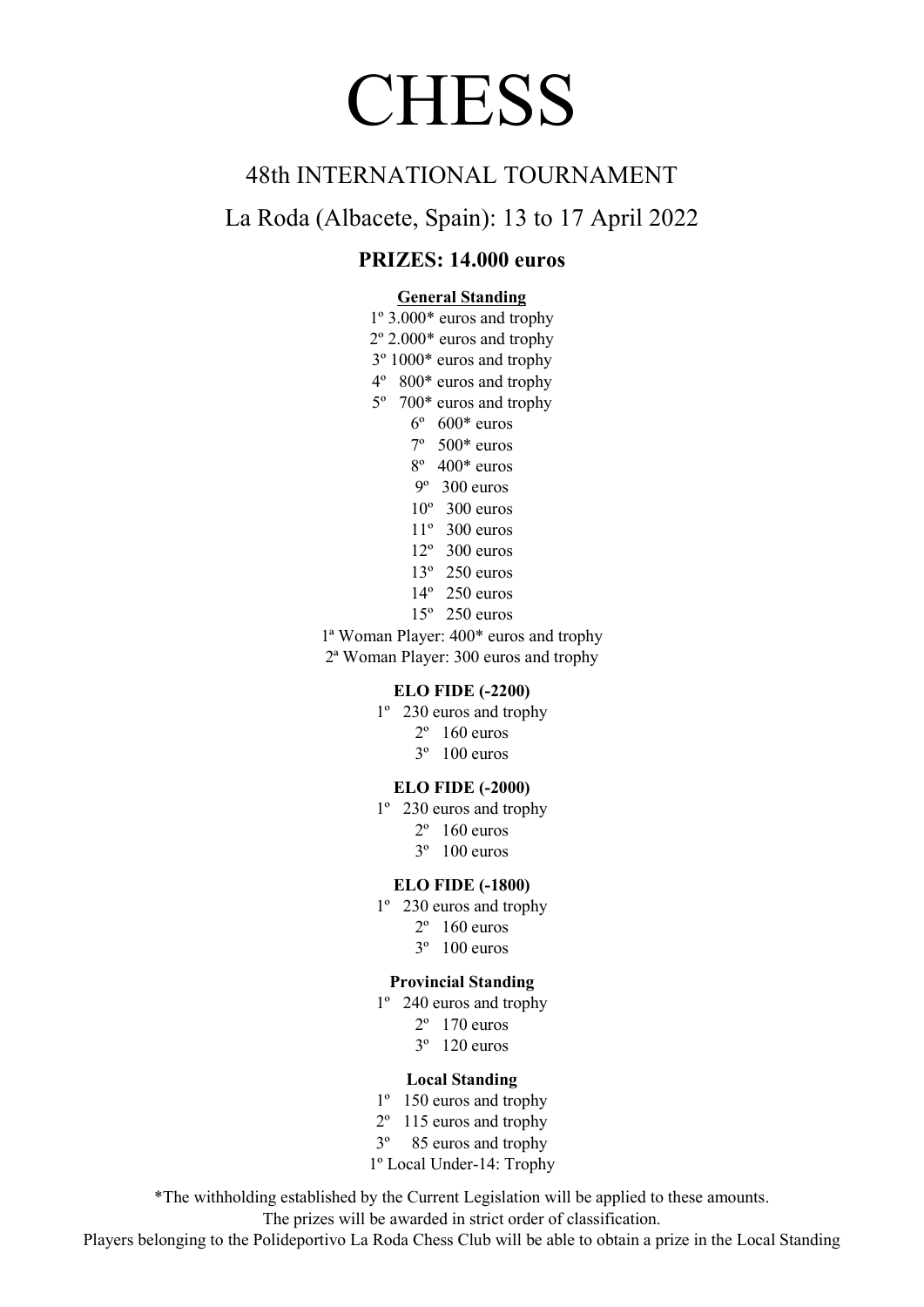#### Very Important

Sanitary measures against COVID will be applied, in force at the time of the tournament. It will be mandatory to wear a mask inside the game room. The use of FFP2 masks is recommended.

#### Technical Data

System: Swiss at 9 rounds. Computer program.

Rhythm of the games: 90 minutes plus 30 seconds/move from the first move.

Venue: La Caja Blanca – Avda. Castilla La Mancha, 74 - (Next to the Plaza de Toros)

Schedule:

| 1st round | 13, Wednesday | 18:00 h.   |
|-----------|---------------|------------|
| 2nd round | 14, Thursday  | 10:00 h.   |
| 3rd round | 14, Thursday  | 17:00 h.   |
| 4th round | 15, Friday    | 10:00 h.   |
| 5th round | 15, Friday    | 17:00 h.   |
| 6th round | 16, Saturday  | $10:00$ h. |
| 7th round | 16, Saturday  | 17:00 h.   |
| 8th round | 17, Sunday    | 09:00 h.   |
| 9th round | 17, Sunday    | 15:30 h.   |

Registrations: Until 11<sup>st</sup> April. At Globalcaja in La Roda (Albacete).

IBAN: ES86/3190/0059/91/4512454929 (Indicate name and surname of the players).

It is necessary to confirm by Email: ajedrezcplaroda@gmail.com, so that the registration is valid.

Indicate in the Email: Name and surnames, ELO, town and date of birth.

It is advisable to send a copy of the bank deposit, especially in late registrations.

Registratinos rights: General, 50 euros. Players Provincial Delegation of Albacete, under 18 years, female players and veterans (over 60 years), 40 euros.

ELO FIDE +2350 and players from the La Roda Chess Club, exempt.

#### Qualified players conditions: Grand Masters, accommodation with full board, (LIMITED PLACES).

Information: Andrés Martinez – Telephone: + 34 676 567 167 (18:00 to 20:00 hours, Madrid)

E-mail: ajedrezcplaroda@gmail.com

#### WEB: www.ajedrezlaroda.com

MISCELLANEOUS: Spanish players must have a federative license to participate in this tournament (FEDA regulations). Those players who are not on the list of federated members of the Spanish Chess Federation will not be able to register. This does not affect players from other countries.

There will be up to 3 BYE available to the players (except the invited graduates), they can be requested before the start of the tournament (always in writing). They must be used prior to the seventh round. In the requested round, the player requesting the BYE will not be paired and will be awarded half a point.

For ranking and prize purposes, the ELO FEDA will be valued as ELO FIDE for those players who do not have ELO FIDE.

After the ninth round, the prizes will be awarded.

The final rules of the tournament will be published on our WEB page: www.ajedrezlaroda.com, where you will find the measures dictated by Health and the FACLM at that time.

In each of the rounds, the first 16 games will be broadcast live on the internet.

#### Players not accredited before 17:30 h. on April 13 will not be paired in the first round.

The closing and awards ceremony will be, approximately, at 20:00 h.

The participants in this tournament authorize the publication of their personal data in the different means of communication that the organization deems appropriate (lists, classifications, games, photos, videos, etc.). The organization reserves the right to cancel a registration, as well as take the appropriate measures to guarantee the smooth running of the tournament.

Participation in this tournament implies acceptance of these rules.